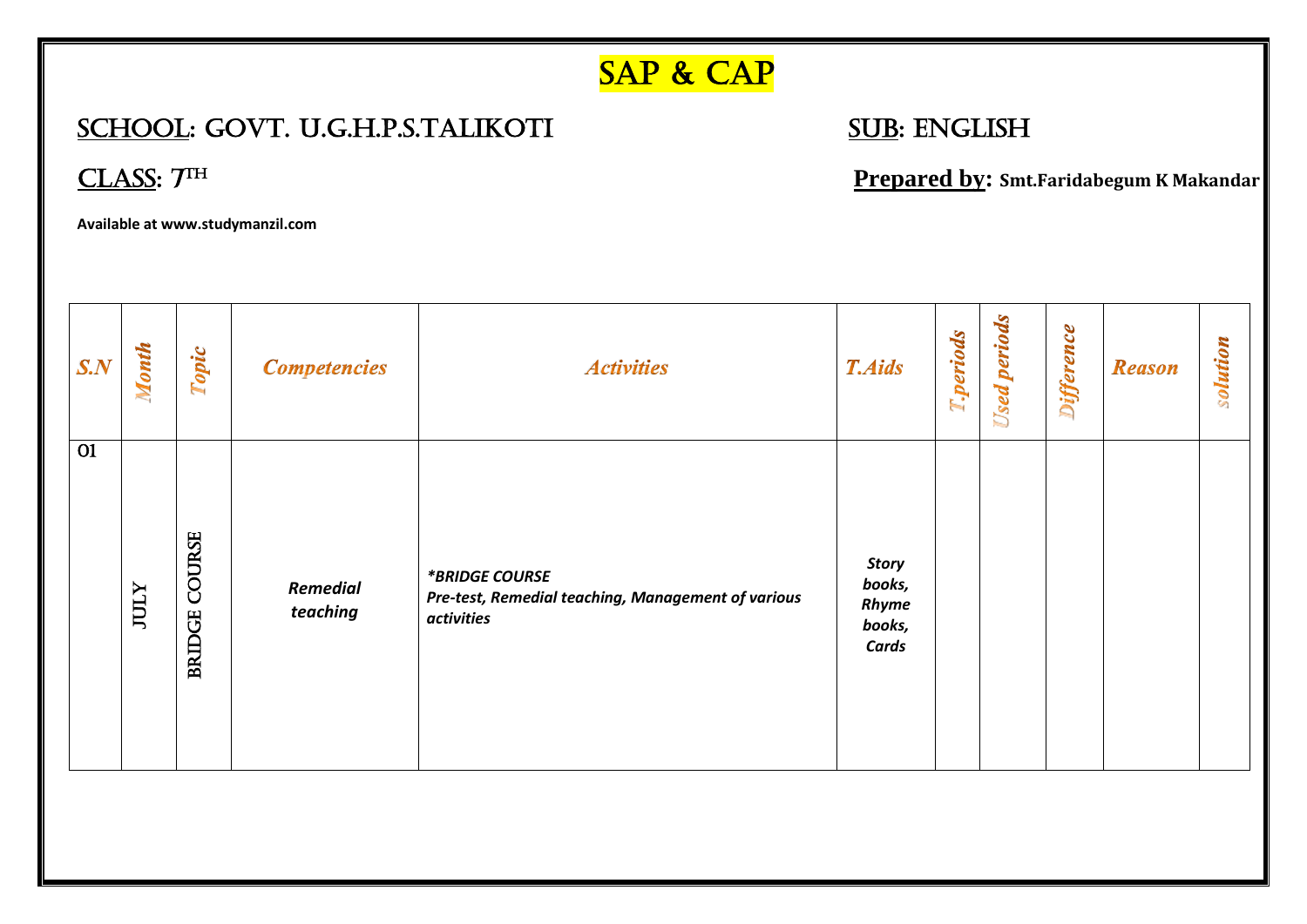| <b>O2</b> |        |                               |                                                                                                                    |                                                                                                                                                                                                                                                                                                                                                                                                                                                 |                                                                                                       |  |  |
|-----------|--------|-------------------------------|--------------------------------------------------------------------------------------------------------------------|-------------------------------------------------------------------------------------------------------------------------------------------------------------------------------------------------------------------------------------------------------------------------------------------------------------------------------------------------------------------------------------------------------------------------------------------------|-------------------------------------------------------------------------------------------------------|--|--|
|           |        | <b>CAME FIRST</b><br>THEY ALL | *Pupils will listen and<br>comprehend short<br>stories.<br><i>*Pupils practice</i><br>writing simple<br>sentences. | *Ask the students to read a passage answer the<br>questions. (given in the textbook)<br>*Make a small discussion on these points:<br>If you were a special child.<br>$\bullet$<br>If you have a friend who was a special child.<br>$\bullet$<br>How would you help him /her?<br>Ask to everyone what do you understand about<br>$\bullet$<br>this story. What is the message or moral of this<br>story.<br>Present some more stories like this. | Textbook,<br>chart,<br>blackboard<br>Pictures,<br>storybook                                           |  |  |
|           | AUGUST | <b>GIVE UP</b><br>DON'T       | *Pupils express their<br>feelings in their own<br>words.<br><i>*Pupils practice</i><br>rhyming words.              | $\triangleright$ Tell them a small story of "A King and An Ant".<br>*Teacher gives the instructions to the students.<br>$\triangleright$ I will give you some card and you have to read<br>the card of your friends.<br>$\triangleright$ Find the correct rhyming match to the word in<br>your card and come with your friend.                                                                                                                  | Textbook,<br>chart,<br>blackboard<br><b>Rhyming</b><br>word card.<br>Textbook,<br>student<br>notebook |  |  |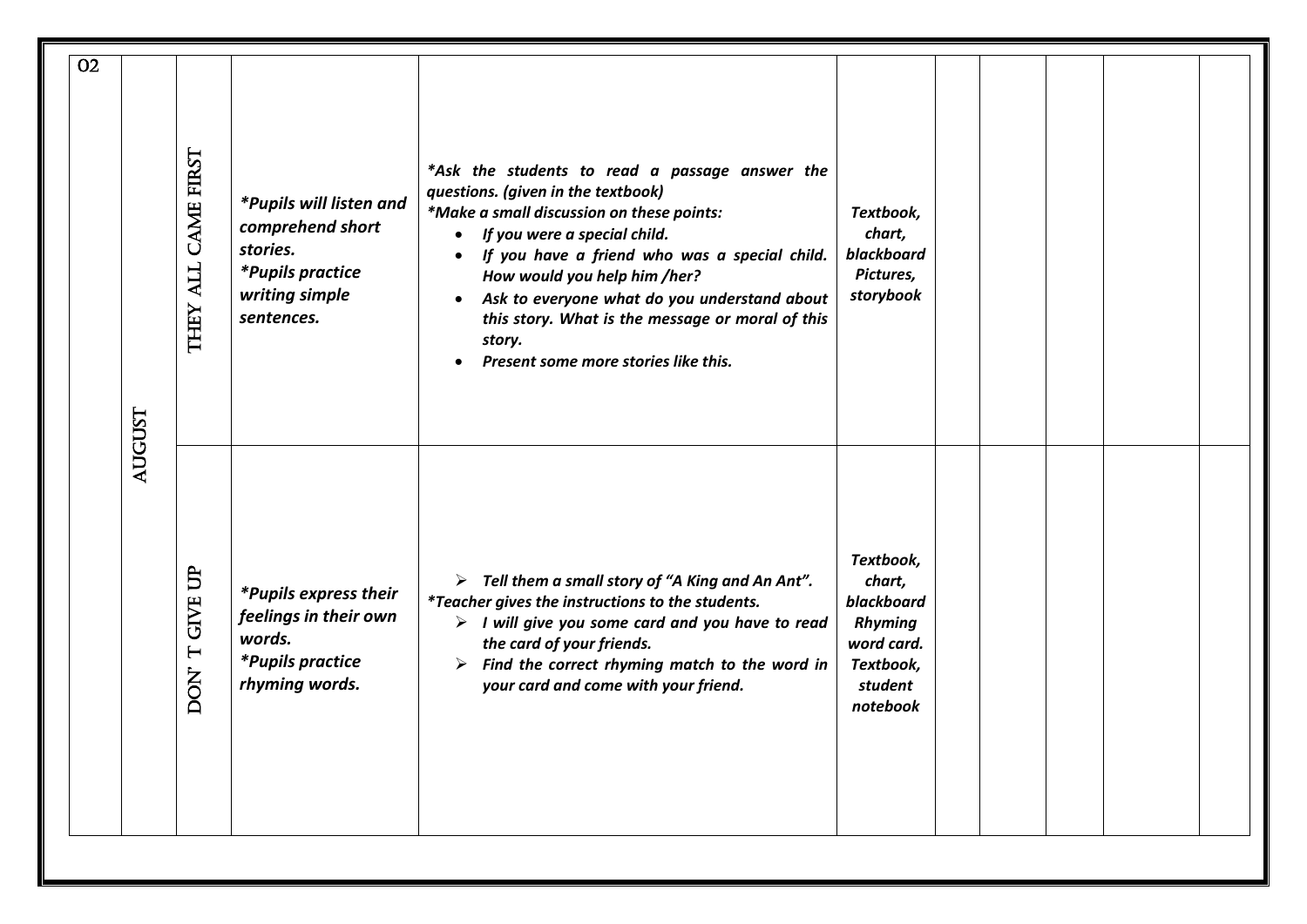| <b>O3</b> |                  | ROAD SAFETY   | <i>*To enable the</i><br>learners to think<br>about the road<br>science.<br><i>*Teaching the</i><br>students to follow the<br>traffic rules. | <i>*Teacher begins the class with the warm up activities as</i><br>suggested in books. Asks them to read the passage and<br>answer the related questions.<br>*Divide the class into groups and give them some<br>dialogues to two groups. Ask them to practice these and<br>present a drama.<br>*Ask to other groups to present road signs with their<br>explanation. Etc | <b>Pictures</b><br>and videos<br><b>Road signs</b><br>and<br>dialogues.<br>Textbook,<br>student<br>notebook,<br>file and<br>pictures |  |  |
|-----------|------------------|---------------|----------------------------------------------------------------------------------------------------------------------------------------------|---------------------------------------------------------------------------------------------------------------------------------------------------------------------------------------------------------------------------------------------------------------------------------------------------------------------------------------------------------------------------|--------------------------------------------------------------------------------------------------------------------------------------|--|--|
|           | <b>SEPTEMBER</b> | <b>TRAINS</b> | *Recite and enjoy the<br>poem.<br>*Uses of train will be<br>known.                                                                           | *Teacher asks to pupils to make a list of public<br>transports.<br>*Present a rhyme of 'Train' on projector.<br>" wheels on the train<br>Go round and round, all day long.<br>Cygnus bing and bing red and pink and"<br>*Teacher says some important knowledge about this<br>poem's poet (Samuel Taylor Cohridge).<br>* Ask them to collect prayer songs.                 | <b>Textbook</b><br>dictionary<br><b>Prayer</b><br>songs.                                                                             |  |  |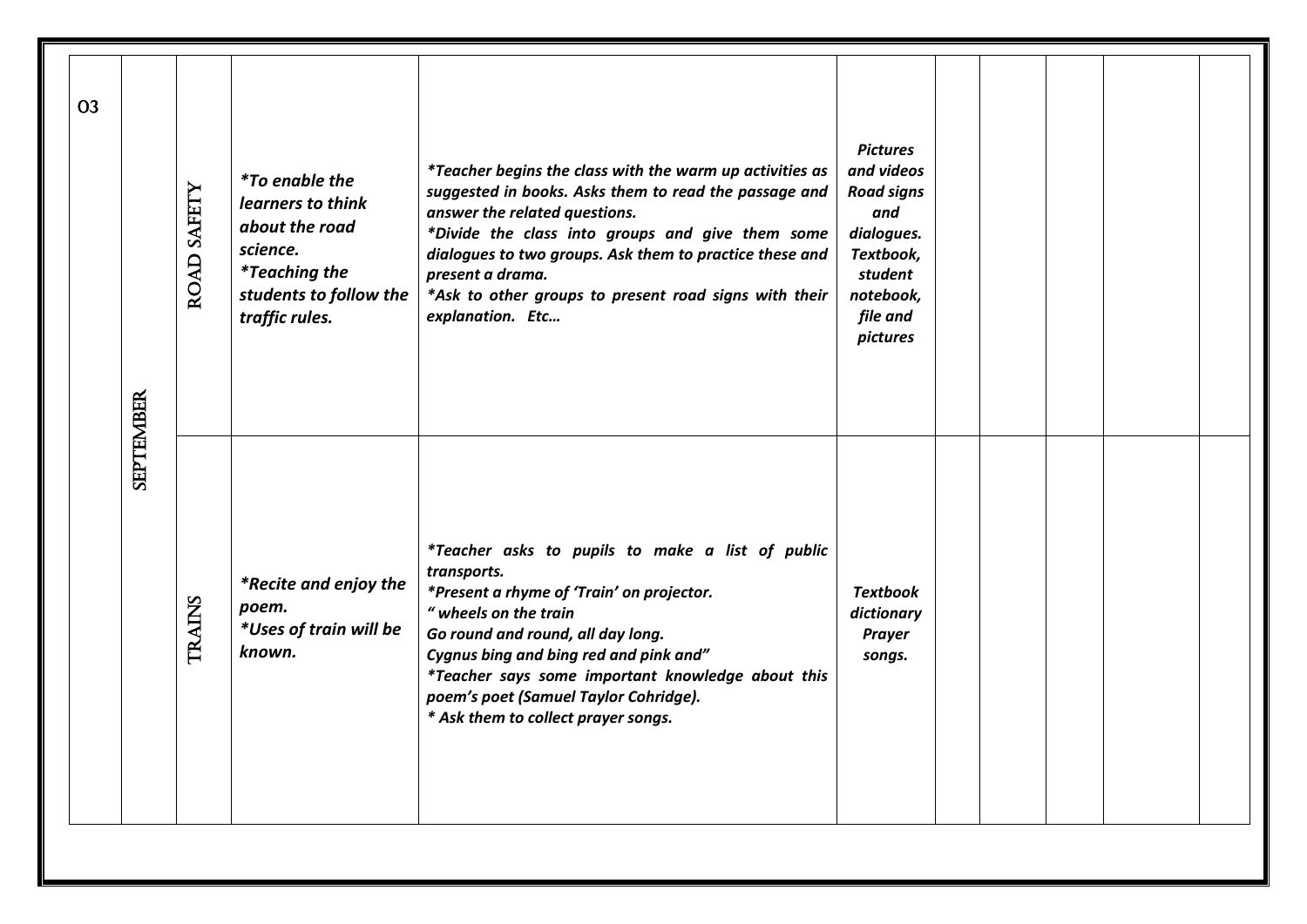|                                                                                                                                                                                                                                                                                                                                                                                                                                                                                                                                    | 04                                                                                                                                                                                                                                                                                                                                                                                                                              |
|------------------------------------------------------------------------------------------------------------------------------------------------------------------------------------------------------------------------------------------------------------------------------------------------------------------------------------------------------------------------------------------------------------------------------------------------------------------------------------------------------------------------------------|---------------------------------------------------------------------------------------------------------------------------------------------------------------------------------------------------------------------------------------------------------------------------------------------------------------------------------------------------------------------------------------------------------------------------------|
| <b>OCTOBER</b>                                                                                                                                                                                                                                                                                                                                                                                                                                                                                                                     |                                                                                                                                                                                                                                                                                                                                                                                                                                 |
| A NIGHT IN JUNE                                                                                                                                                                                                                                                                                                                                                                                                                                                                                                                    | <b>SSORE TOE</b><br>TOME'                                                                                                                                                                                                                                                                                                                                                                                                       |
| *Recite and enjoy the<br>poems.<br><i>*To make pupil to</i><br>sharper this sense of<br>imagination.                                                                                                                                                                                                                                                                                                                                                                                                                               | <i>*Participate actively</i><br>in role play,<br>dialogues, discussions<br>and debates.<br><i>*Solve puzzles</i><br>independently.                                                                                                                                                                                                                                                                                              |
| <i>*Teacher will asks some questions like</i><br>$\triangleright$ How many seasons are there?<br>Which season do you like most?<br>≻<br>≻<br>Why do you like this?<br>*Present some rhymes on vain by projector or phone<br>like<br>"Rain Rain go away"<br>$\blacktriangleright$<br>"What fun to go out on a rainy day"Etc<br>➤<br>Ask them to listen and enjoy.<br>Teacher will ask them<br>*Which line do you like the most in this poem and why?<br>*Describe a full moon night in four or five short<br>sentences of your own. | Ask some questions like<br>$\triangleright$ Where there days when you didn't want to go to<br>school?<br>Why didn't you want to go?<br>➤<br>What reason/s did you give to your parents for<br>not going? Etc<br><i>*Teacher asks the students to use the appropriate</i><br>punctuation marks in the given sentences.<br>*Give some word puzzles.<br>*Teacher will give some dialogues and asks them to<br>practice with styles |
| Textbook,<br>projector/<br>phone,<br>dictionary,<br>chart                                                                                                                                                                                                                                                                                                                                                                                                                                                                          | Textbook,<br>dictionary<br>and chart.<br>Word<br>puzzles,<br>dialogue,<br>chits                                                                                                                                                                                                                                                                                                                                                 |
|                                                                                                                                                                                                                                                                                                                                                                                                                                                                                                                                    |                                                                                                                                                                                                                                                                                                                                                                                                                                 |
|                                                                                                                                                                                                                                                                                                                                                                                                                                                                                                                                    |                                                                                                                                                                                                                                                                                                                                                                                                                                 |
|                                                                                                                                                                                                                                                                                                                                                                                                                                                                                                                                    |                                                                                                                                                                                                                                                                                                                                                                                                                                 |
|                                                                                                                                                                                                                                                                                                                                                                                                                                                                                                                                    |                                                                                                                                                                                                                                                                                                                                                                                                                                 |